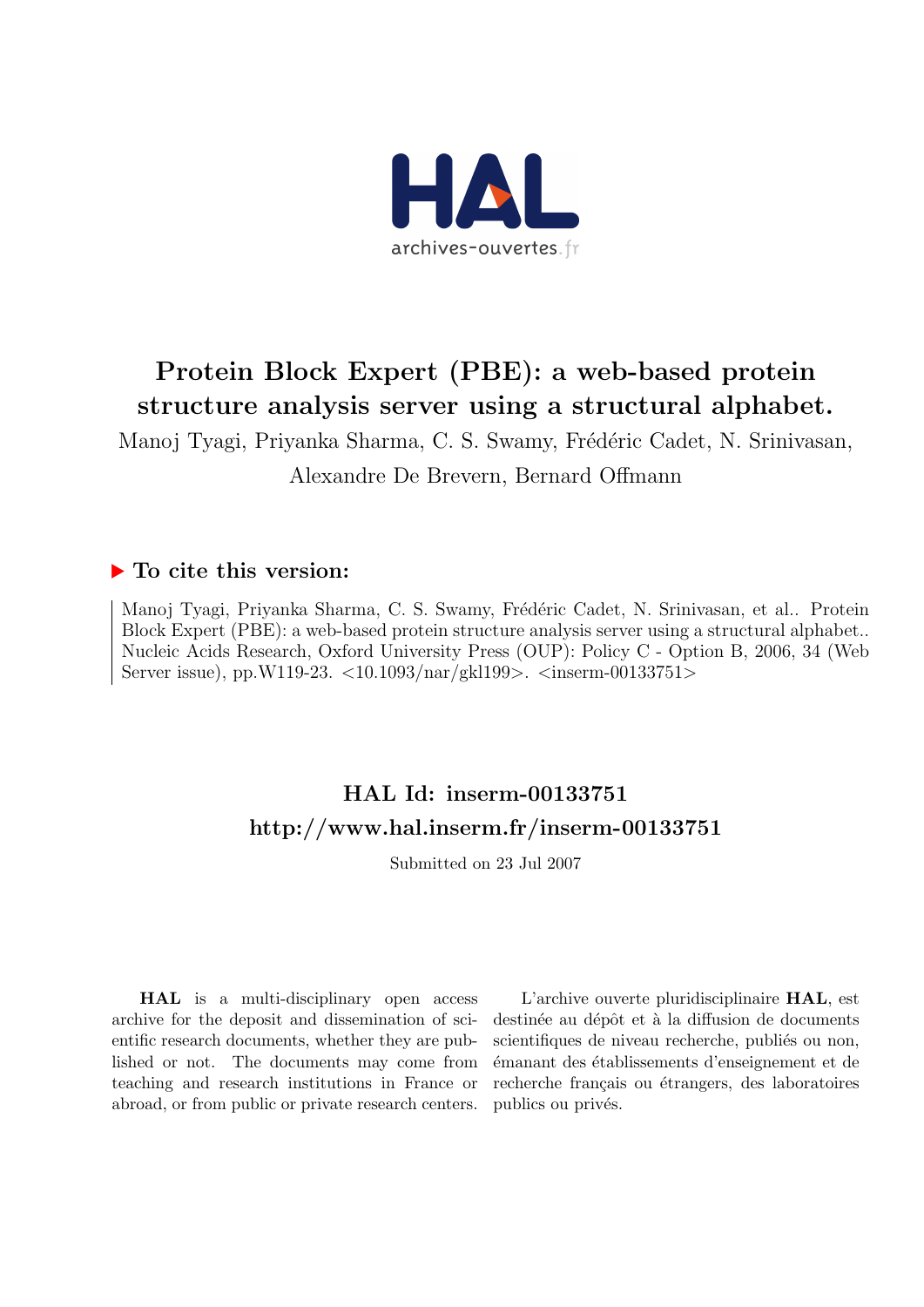# **Protein Block Expert (PBE): A web-based protein structure analysis server using a structural alphabet**

M. Tyagi<sup>1</sup>, P. Sharma<sup>1</sup>, C.S. Swamy<sup>2</sup>, F. Cadet<sup>1</sup>, N. Srinivasan<sup>1,2</sup>, A.G. de Brevern<sup>3</sup> and B. Offmann<sup>1,\*</sup>

<sup>1</sup>Laboratoire de Biochimie et Génétique Moléculaire, Bioinformatics Team, Université de La Réunion, BP 7151, 15 avenue René Cassin, 97715 Saint Denis Messag Cedex 09, La Réunion, France.

<sup>2</sup>Molecular Biophysics Unit, Indian Institute of Science, Bangalore 560 012, India.

<sup>3</sup> INSERM, U726, Equipe de Bioinformatique et Génomique Moléculaire (EBGM),

Université Paris 7 – Denis Diderot, case 7113, 2, place Jussieu, 75251 Paris Cedex 05, France.

\* Corresponding author: [bernard.offmann@univ-reunion.fr](mailto:bernard.offmann@univ-reunion.fr)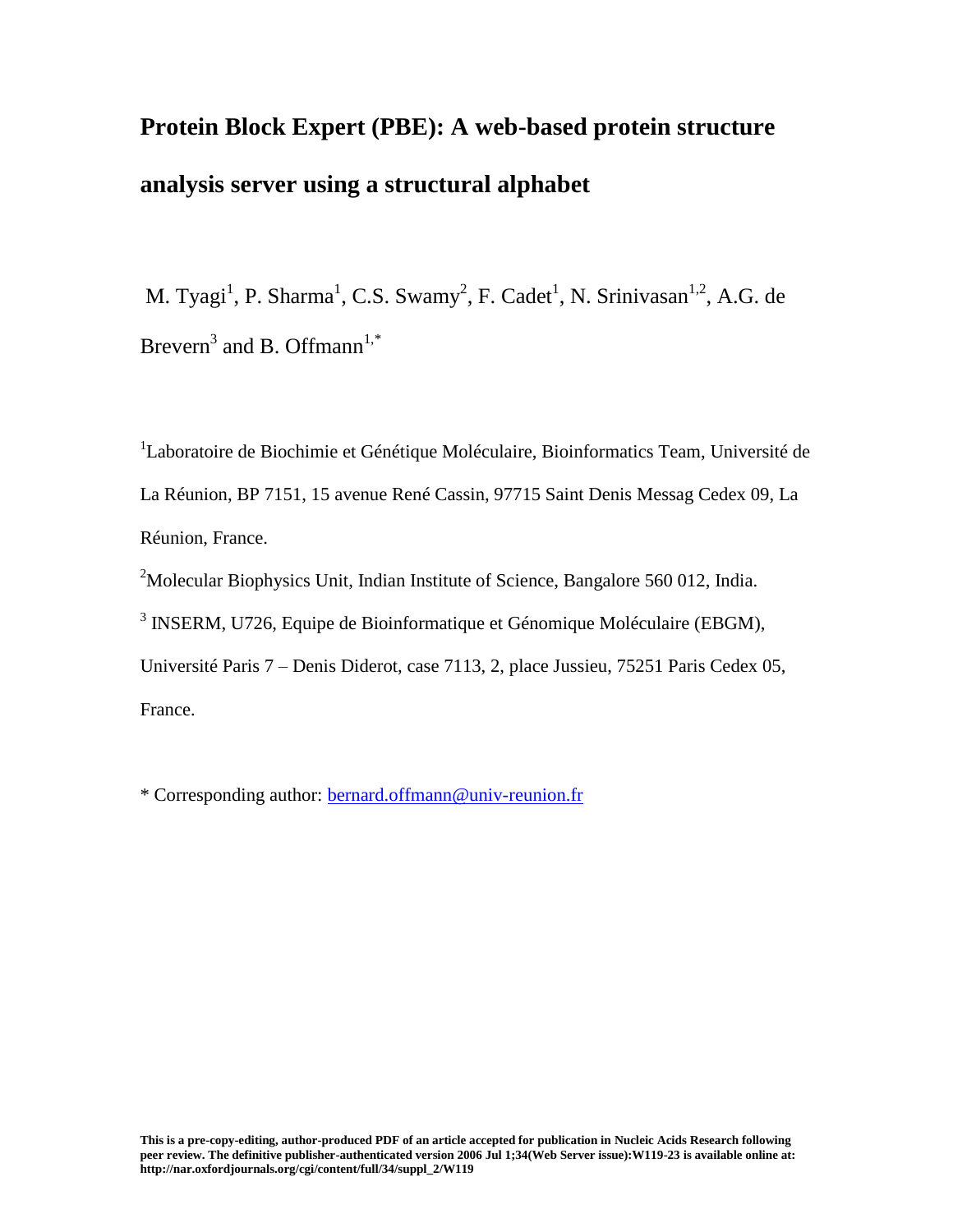#### **ABSTRACT**

Encoding protein 3D structures into 1D string using short structural prototypes or structural alphabets opens new front for structure comparison and analysis. Using the well-documented 16 motifs of Protein Blocks (PBs) as structural alphabet, we have developed a methodology to compare protein structures that are encoded as sequences of PBs by aligning them using dynamic programming which uses a substitution matrix for PBs. This methodology is implemented in the applications available in Protein Block Expert (PBE) server. PBE addresses common issues in the field of protein structure analysis such as comparison of proteins structures and identification of protein structures in structural databanks that resemble a given structure. PBE-T provides facility to transform any PDB file into sequences of PBs. PBE-ALIGNc performs structure comparison between two protein structures based on the alignment of their corresponding PB sequences. PBE-ALIGNm is a facility for mining SCOP database for similar structures based on the alignment of PBs. Besides, PBE provides an interface to a database (PBE-SAdb) of preprocessed PB sequences from SCOP culled at 95% and of all against all pairwise PB alignments at family and superfamily level. PBE server is freely available at [http://bioinformatics.univ-reunion.fr/PBE/.](http://bioinformatics.univ-reunion.fr/PBE/)

#### **INTRODUCTION**

The central paradigm of protein science suggests that protein functions are directly controlled by protein structures. With the increasing number of solved protein structures, structure comparison methods are becoming increasingly important. A number of semi or fully automated structure comparison methods have been developed based on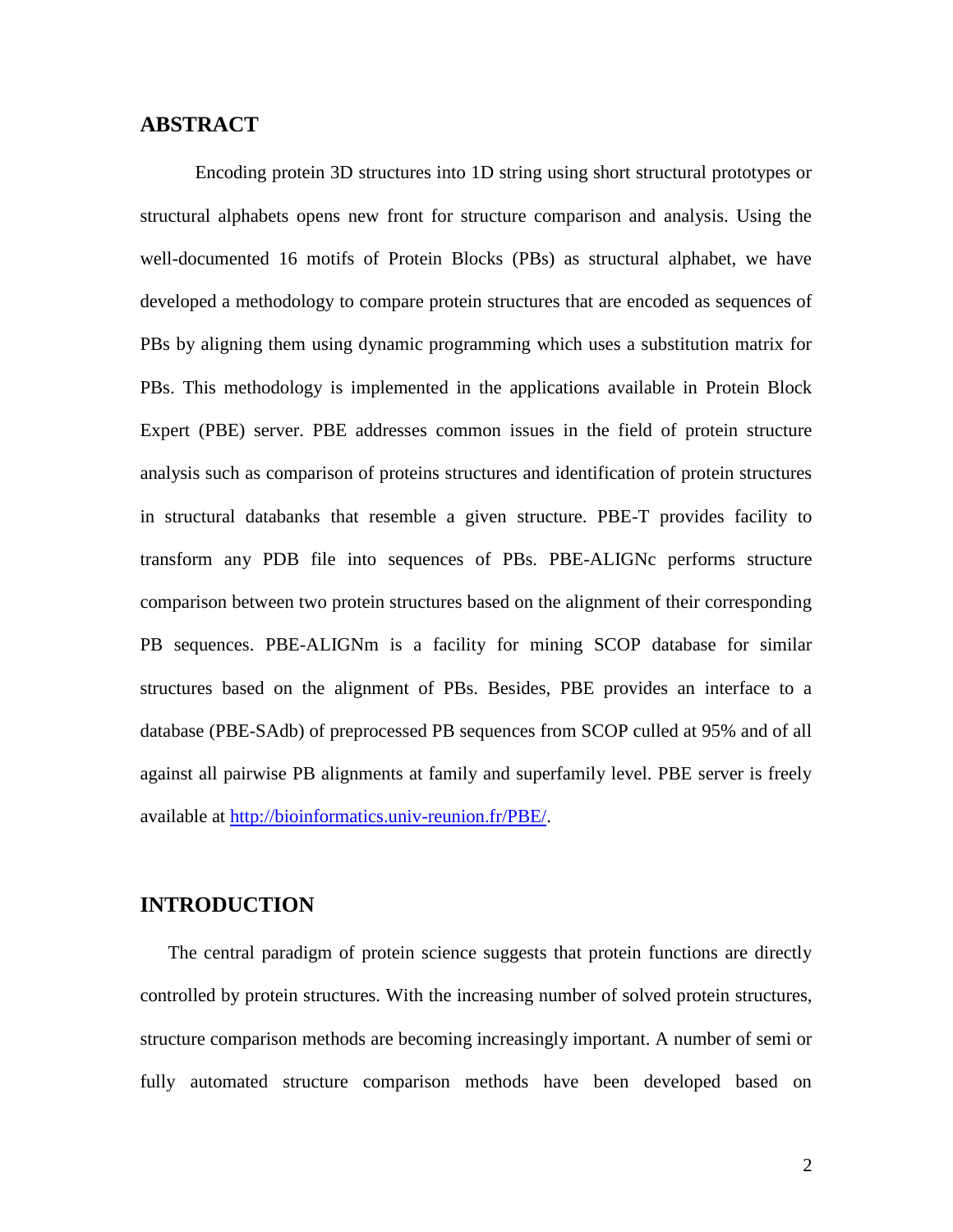methodologies like alignment of secondary structure elements (1-3), environmental profiles (4) and distance measure matrices (5).

Most of these methods use regular secondary structure information in their algorithms. By analyzing local protein structures, many groups have found recurring short structural motifs also called structural alphabet (SA) spanning structural space (6- 8). These short motifs represent local structure variations in protein space upon which backbone model of most proteins can be built. They have been shown to be informative to analyze protein structures (9) and have been used in structure prediction (10), backbone reconstruction (11,12) and loop modeling (13).

We present a web based service called Protein Block Expert (PBE) for protein structure comparison and analysis using a SA of 16 pentapeptide structural motifs known as "Protein Blocks" (PBs) (14,15). A protein structure can be encoded into sequence of PBs by sliding an overlapping window of five residues. Hence, simplified 1D representation of protein structure can be used just like amino acid sequence analysis to find similarity, dissimilarity and relationship among proteins in terms of structure. PBE is similar to classical sequence alignment (16,17). Its concept is related to SA-Search (18) web server, but differs greatly as it uses a genuine SA substitution matrix derived on the basis of aligned homologous proteins present in the large *Phylogeny and ALIgnment of homologous protein structures* (PALI) database (19,20). Applications and validation of such a matrix have been shown (Tyagi et al., *submitted*). PBE is not only a service to find structural similarities between proteins or a mining tool for recognizing the fold of a protein structure, it also provides an interface to a database to study proteins in terms of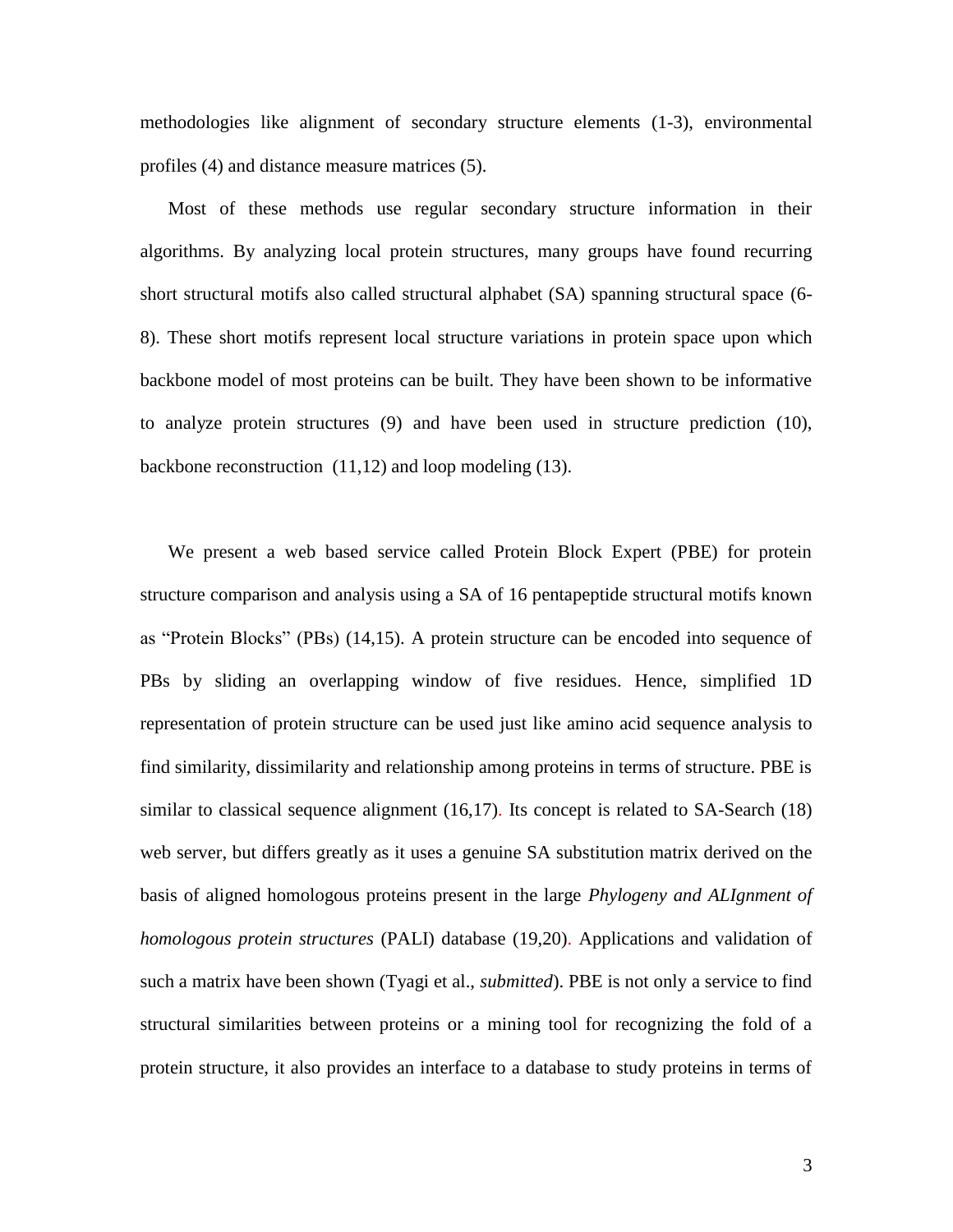PBs at the levels of super-family and family. PBE provides the following features to the user :

- A tool to encode protein structure into PBs sequence.
- Structure comparison between a pair of proteins using PB description using both local and global alignment algorithms.
- Mining a databank based on SCOP for proteins with similar fold.
- Access to a database of preprocessed PB sequences and pairwise alignments at family and super-family level based on SCOP.

PBE is freely accessible at<http://bioinformatics.univ-reunion.fr/PBE/>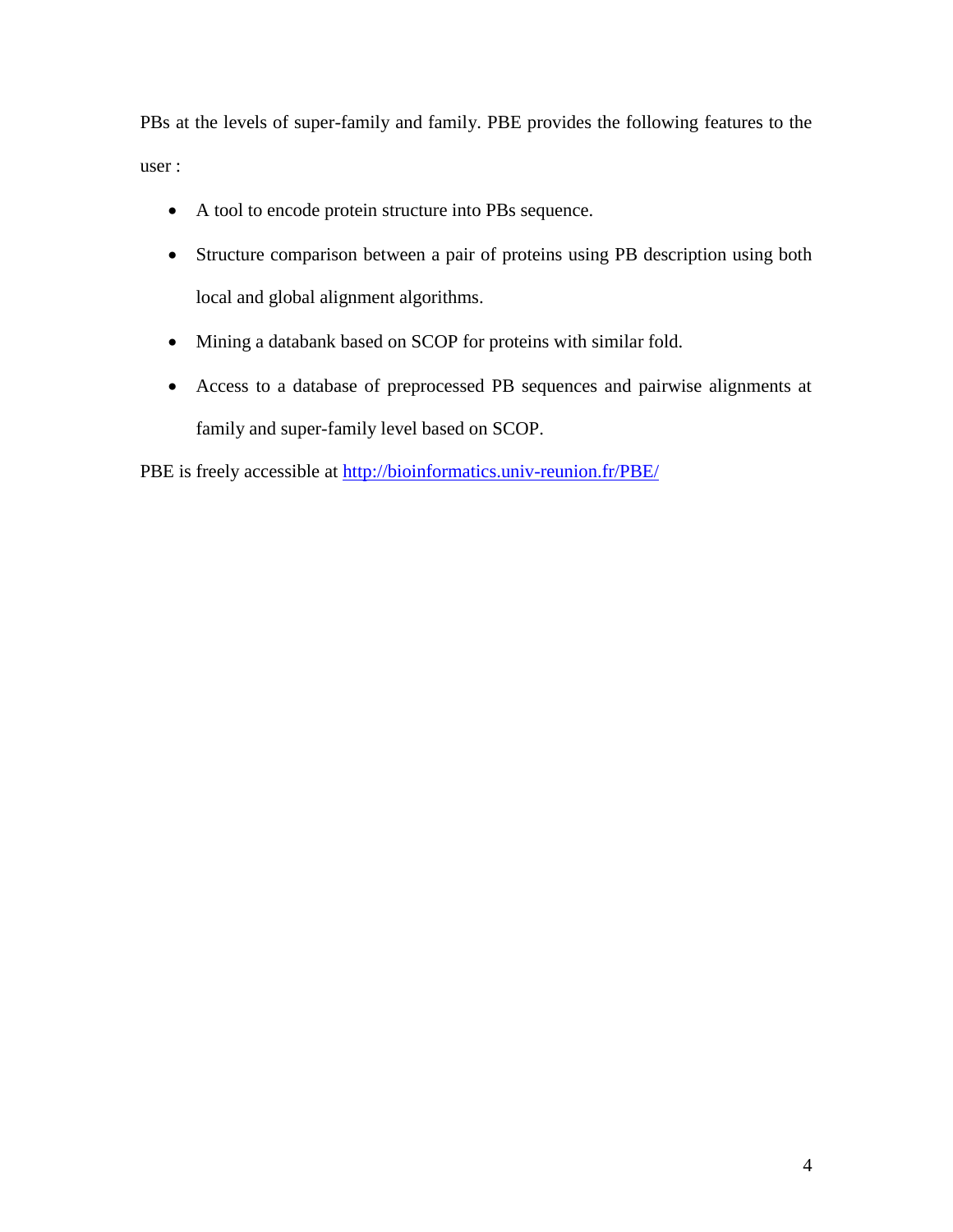## **PBE-T : ENCODING PROTEIN STRUCTURE INTO PROTEIN BLOCKS**

Proteins Blocks (PBs) are a set of 16 structural motifs of five residue long representing local structural features of protein (14,15). Each of the PBs is represented by a vector of eight  $\phi$ , w dihedral angles associated with five consecutive C $\alpha$  atoms and are denoted by the letters *a, b, …,p.* Encoding of protein 3D structure into sequence of PBs as implemented in our server is a two step process. First, protein backbone is encoded into sequence of  $(\phi, \psi)$  angles calculated from backbone atomic positions. Second, an overlapping window of five C $\alpha$  atoms *i.e.* vector of eight  $(\phi, \psi)$  angles is moved along the backbone. PBs for each window is assigned on the basis of smallest dissimilarity measure called root mean square deviation on angular values or *rmsda* (21) between observed  $(\phi, \psi)$  values in the window and the standard dihedral angles for various PBs. PBs have been used in several prediction methods (22-24). PBE-T allows easily this encoding. It takes a structure or a structural model and gives its direct transcription in terms of PBs.

## **PBE-ALIGNc : PROTEIN STRUCTURE COMPARISON USING PROTEIN BLOCKS**

Analysis of sequence of PBs using classical amino acid sequence alignment algorithms allows us to explore possibility of finding structural similarities between two proteins using reduced complexity of protein structure. Protein Block Expert (PBE) server has been designed and implemented to fulfill this requirement. It allows user to compare two proteins using simple dynamic programming (DP) algorithm by aligning two PB sequences using our PB substitution matrix.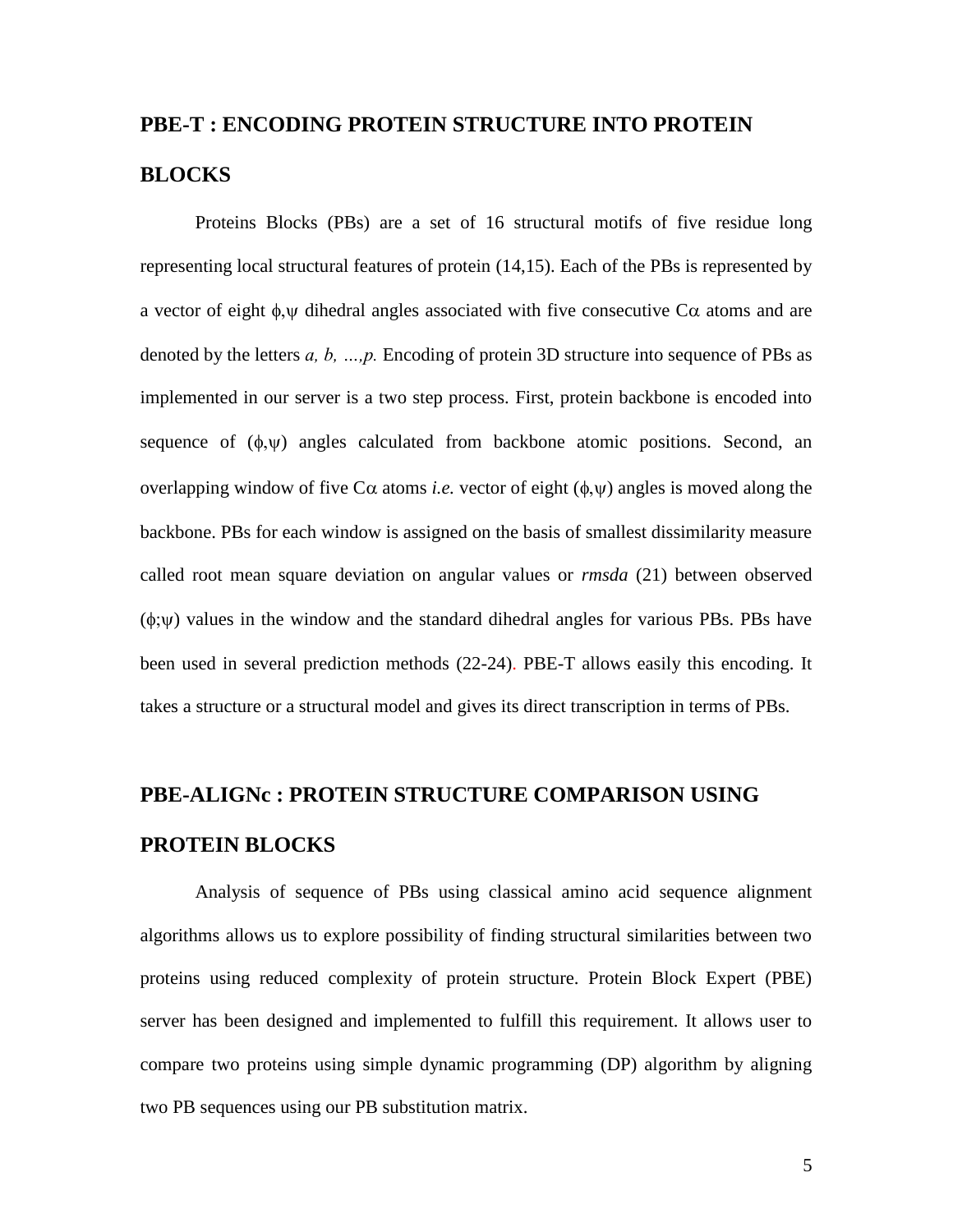The substitution table used in our study was derived by re-encoding in terms of PBs the structurally aligned homologous proteins present in the PALI database (19,20). The detailed description of calculation, discussion on PB substitution matrix and proposed applications are reported elsewhere (Tyagi et al., *submitted*).

Indeed, local structural similarities between two uploaded protein structures are found using PB sequence alignment. This approach has already been successfully benchmarked and compared to standard flexible alignment methods like DALI (5) or rigid body superposition methods like STAMP (25) where more than 75% of structurally equivalent residues in our PB alignment method overlapped with those identified with these standard methods. Moreover, careful inspection of aligned coordinates from PB-ALIGNc after aligning PBs indeed shows identical and in some instances, more favorable rmsd values than DALI for example. These results are expected to improve by using more robust dynamic programming algorithm combined with optimized gap penalty. Interestingly, in the same study we have shown how PB alignment method is able to pick up subtle similarities at local level between two proteins which may be missed by standard alignment methods (i.e. possible ?). Hence PB alignment is providing both local and global flavors of dynamic programming algorithms.In PBE-ALIGNc, the user is required to upload two protein structures in PDB format. After transforming the 3D structures into 1D PB sequences and the latter are aligned using DP algorithm. If the uploaded protein structures have more than one chain, option to select any one of the possible pair for alignment is presented. Once the selection has been done the selected pair is aligned. The output displays the aligned PB sequences along with the information like length of proteins, alignment length, best fit superposition *rmsd* value using ProFit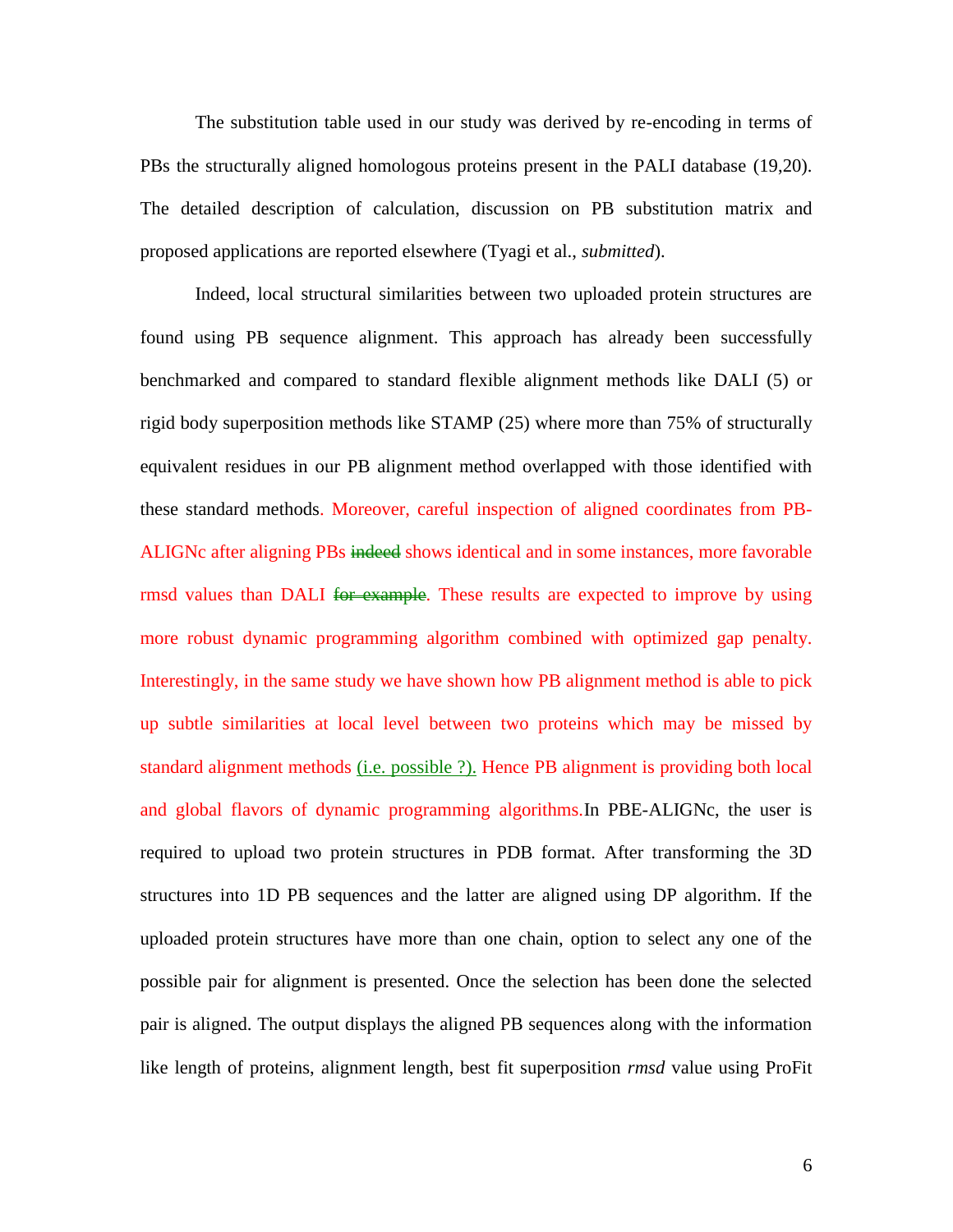program based on McLachlan algorithm (26). PB alignment is transformed into amino acid alignment to define equivalent regions required by ProFit and further iterations are done to obtain best fit *rmsd* value. The server provides the possibility to download the initial PB and corresponding amino acid alignments in Fasta format as well as the superimposed coordinates between the two structures. As PBE requires only backbone atoms to generate PB sequence and is independent of residues, the user can upload anonymous protein structures by changing all residues to any one kind and giving only coordinates of backbone atoms in PDB format. Hence newly solved structures can be easily analyzed without making them public.

## **PBE-ALIGNm : MINING SCOP DATABASE FOR PROTEINS WITH SIMILAR FOLD**

Database of protein domains based on SCOP (27) classification has been used. Protein structures were extracted from SCOP 1.65 via the ASTRAL (28) server using a sequence identity cutoff of 95% (SCOP95) with 9392 domains. SCOP95 culled from ASTRAL server was a big enough databank to cover protein space. These domains were encoded into PB sequences and are made available for user to query at family and superfamily level in PBE-SAdb database. Further, an extensive all-against-all pairwise PB sequence alignments between all 7195 domains were generated using dynamic programming and our PB substitution matrix. Protein domains in SCOP95 having any chain breaks were not considered for PB sequence alignment process. Pairwise alignments within each seven major class from SCOP95, which amounts 5405433 alignments, are featured in PBE-SAdb database where option is provided to the user to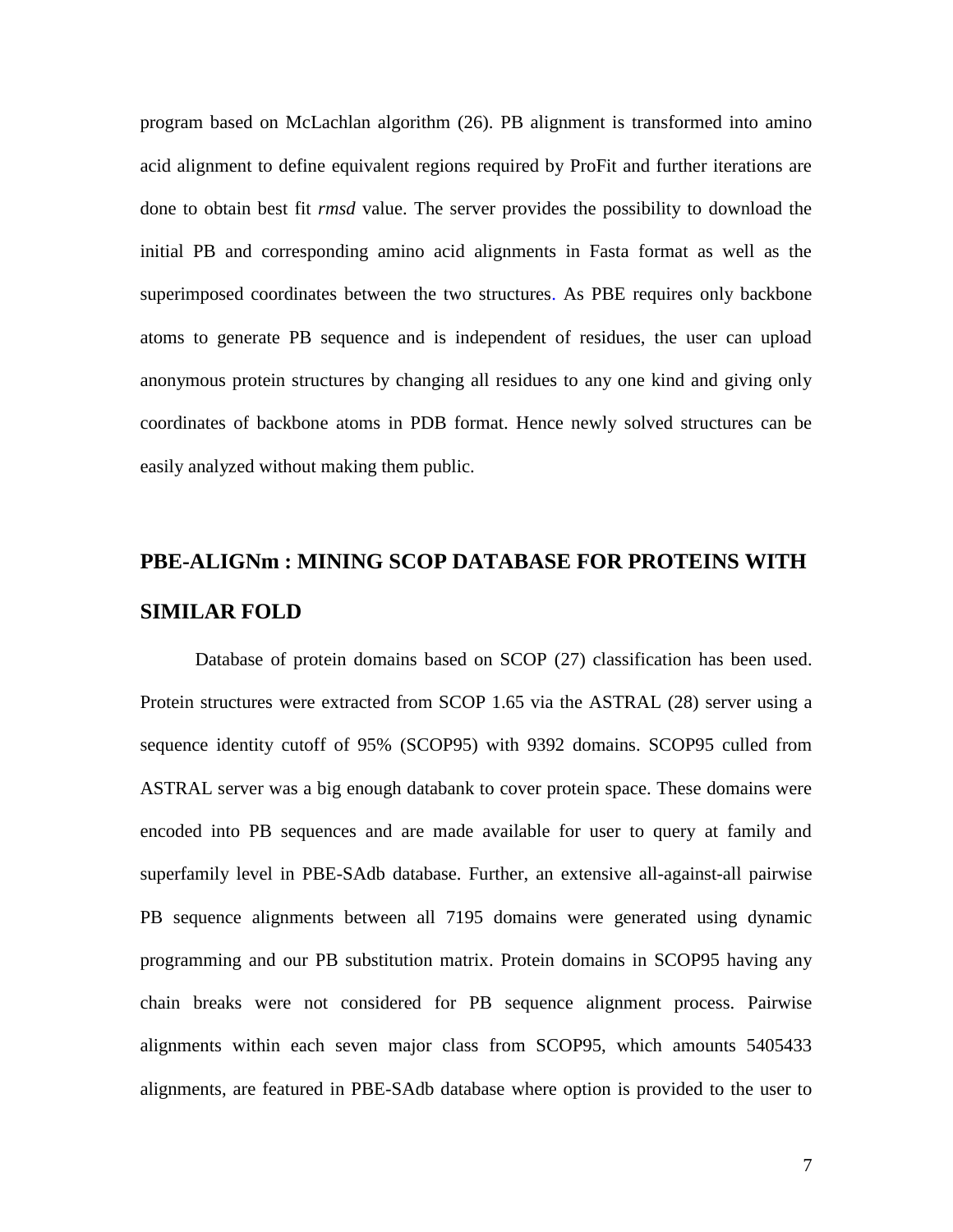view/download pairwise PB alignments at the level of family or super-family. Each PB alignment in the generated databank had raw score given by DP algorithm. To remove the dependence of this value on the length of the two proteins, the score was normalized by dividing it with the length of the alignment including gaps. This normalized score from global alignment algorithm is used to rank alignments during the following analysis.

In the first study we analyzed the efficiency of our method to discriminate between various SCOP classes or in other words what is the confusion between classes based on PB sequence alignment. This question is important since 1D representation of protein structure using PB sequence lacks in topological information, which can create confusion due to identical linear sequence of regular structures in two proteins having different topologies. A dataset of 1500 protein domains was selected randomly from SCOP at 95% keeping the relative proportion of seven major classes same as in original databank. All-against-all PB sequence alignment for this dataset was performed. A jackknife approach was adopted to perform comprehensive analysis. Each time one domain was selected and was queried against the databank to find top 10 ranking PB alignments against the given query and statistics was calculated for true hits at each rank position. Appearance of same SCOP CLASS among top 10 ranks was considered a true hit. Analysis of the distribution of true hits shows that 85.9% of them are at first rank and a hit rate of 98.2 % is achieved when first 10 ranking alignments are considered (data not shown). It should be noted that the value increases from 85.9% to 93% when same analysis is performed on the 7267x7267 pairwise alignment.

A confusion matrix between seven SCOP classes is also calculated taking into account only top hit for each query. Matrix is populated simply based on criteria if query

8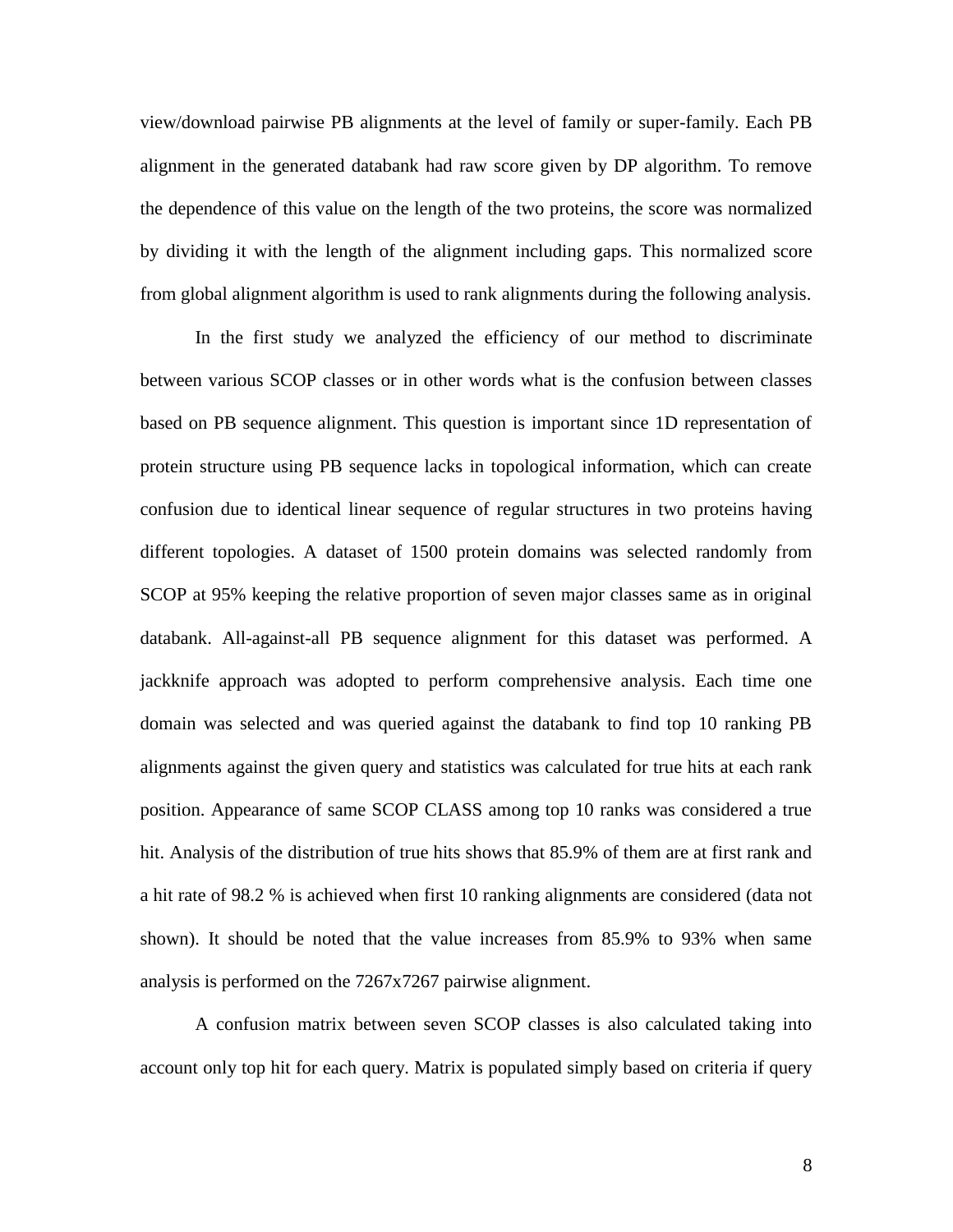protein and first rank protein have same class or not. Table 1 shows the generated matrix with first four classes shown in different color scheme. Among all the four classes, alpha plus beta class was most confused class with only in 76.2 % cases finding itself at first rank. Beta class was most well behaved class with accuracy of 94.4% followed by alpha beta and alpha class. Low accuracy rate of multi-domain and membrane class can be attributed to very low number of proteins present in given experiment.

In a second study, we assessed how well a PB alignment can extract protein of similar fold from a databank within given a class. A jackknife approach (as done in previous analysis, cf. *infra*) was applied to calculate statistics for identifying true FOLD of a protein as defined by SCOP at various levels. Figure 1 shows the distribution of true hits at different rank positions. It is noteworthy that 81.3% of true hits are from first rank while 89.3% true hits are within top 10 ranking alignments.

Further efficiency of mining similar folds within each seven major classes was studied and results are reported in table 2. For each class, hit rate was calculated at three different levels, top10, top5 and top1 where first 10, 5 and first ranking alignments were considered respectively. The ability of our method to extract same SCOP FOLD within top10 level vary from a hit rate of 86.1% for alpha class to 93.6% for alpha/beta class. Similarly at top1 level, the hit rate varies from 70% (small protein class) to 88.4 % (alpha/beta class). Consistent good level of hit rates across various classes to mine similar fold using PB alignment method gives support to basic ability of the method and quality of the substitution matrix.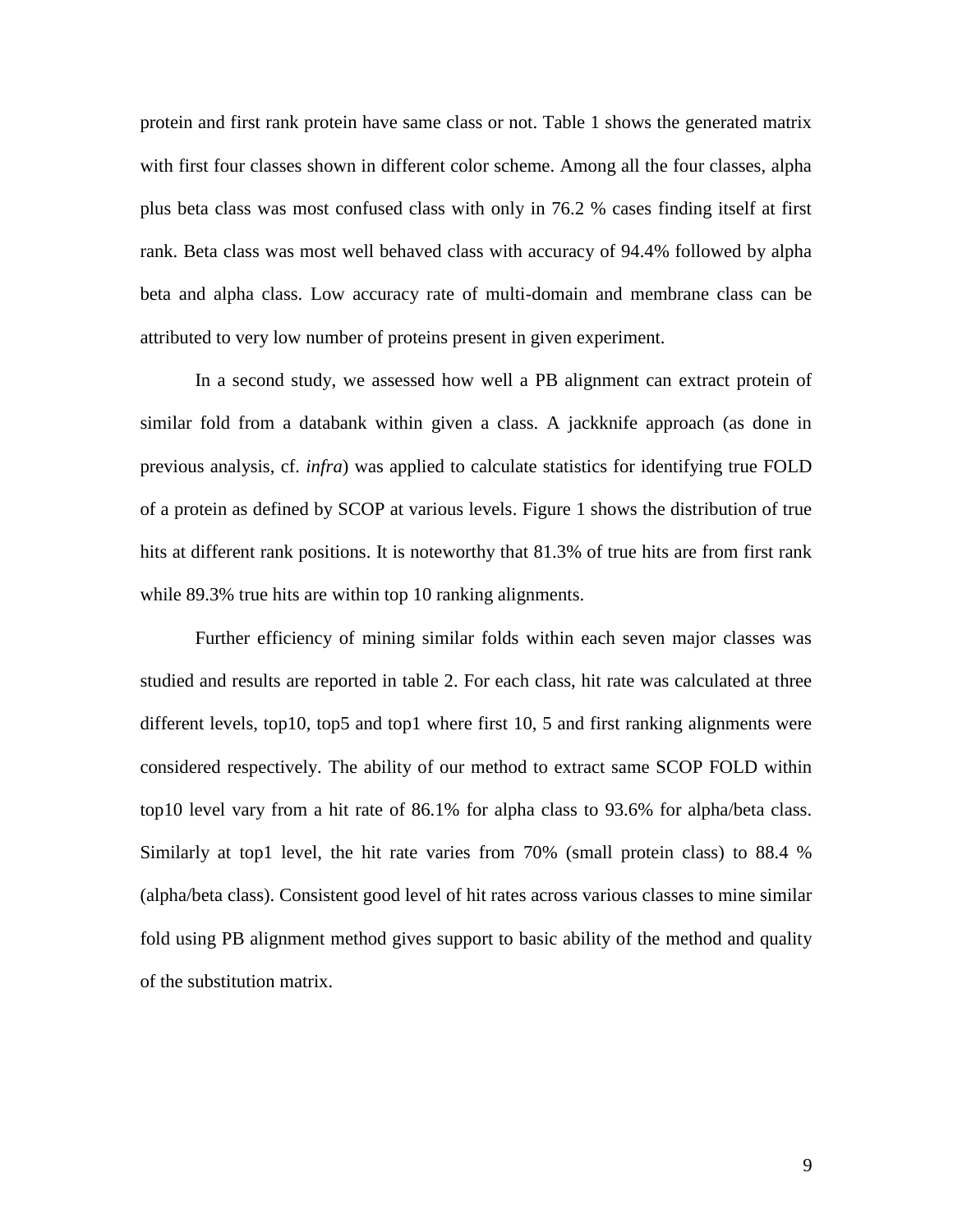These results hence illustrates that the use of PB substitution matrix with simple DP algorithm along with naïve scoring function is efficient to extract proteins sharing structural similarities from large dataset.

PBE-ALIGNm provides this facility for mining structural similarities from a databank using a reduced representation of protein structures. User can upload a protein structure in PDB format and can decide against which databank the structure is to be queried. PBE gives option to select local or global alignment algorithm, setting up parameters like minimum length of proteins against which query should be aligned. Option is also given to decide if you want to align against whole databank or with some specific SCOP CLASS proteins. Typically, the runtime for a query is less than one minute.

#### **INTERFACE TO PBE DATABASE**

PBE server provides another feature for protein structure analysis using structural alphabets. We have created two databases of protein structures and are grouped under the PBE-SAdb facility. First is a database of 9392 protein domains extracted from SCOP95 that were translated into PB sequences. Second is a database of all possible pairwise PB sequence alignments within each SCOP class.

In both instances, an interface gives option for querying at superfamily or family level by entering appropriate SCOP code. List of all family and superfamily codes and their description present in our database is available in our help section. In addition PB sequences or alignments can also be accessed by specifying a PDB id of a protein. Because PDB was filtered for 95% sequence identity cut-off, the list of the available PDB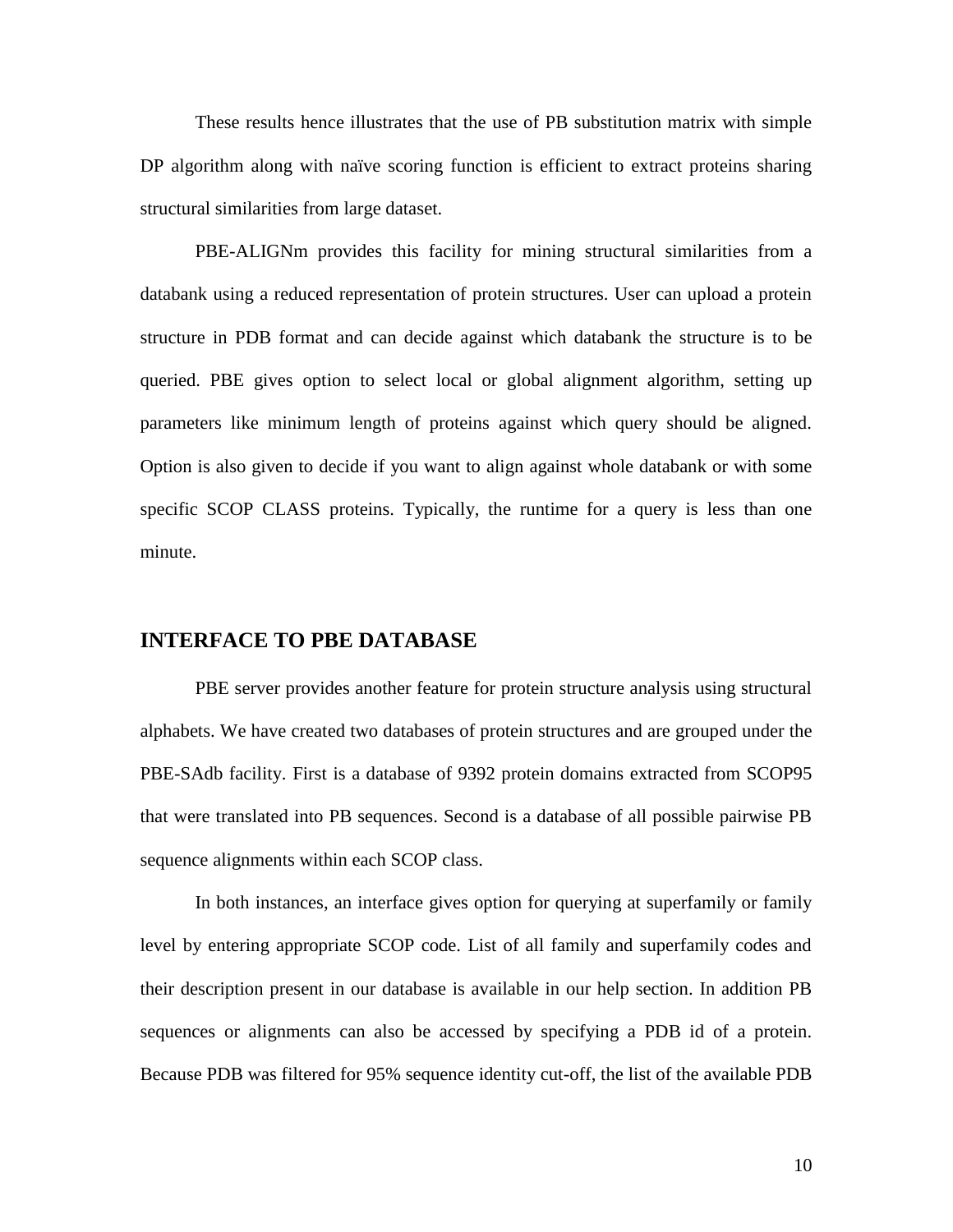structures can also be checked in help section. Outputs can be easily downloaded with PB sequences or PB alignments in Fasta format.

Facility to query and download PB sequences or PB alignments at family or superfamily level is expected to be of great help in studying protein structure conservation. This can also aid studies on variations in homologous proteins in terms of structural alphabets, which might provide better insight into sequence to structure relationship. Analysis of PB alignments to study conservation or variability of local structures is expected to provide better understanding of relationship between structure and function of homologous proteins.

### **TECHNICAL ASPECTS**

Pairwise PB alignments for each given class were calculated using 32 processor IBM AIX52 machine. Database for PB sequences and alignments are maintained using MySQL server. Web server front end and back end processing are handled using HTML, CGI and PERL scripting along with JAVA (PBs encoding of protein) and C (dynamic programming) programs. Job requests in PBE-ALIGNm are queued and provided a randomly generated job-id that guarantees the inaccessibility of jobs to other users of the servers. PBE Server is maintained on a Linux-based single processor machine and is accessible at [http://bioinformatics.univ-reunion.fr/PBE/.](http://bioinformatics.univ-reunion.fr/PBE/)

#### **DISCUSSION AND PERSPECTIVES**

Decrease in the complexity of protein space from three dimensions to one dimension with the combination of sequence analysis methods to study protein structure has opened a simple and exciting way of looking at protein structure space. Initial results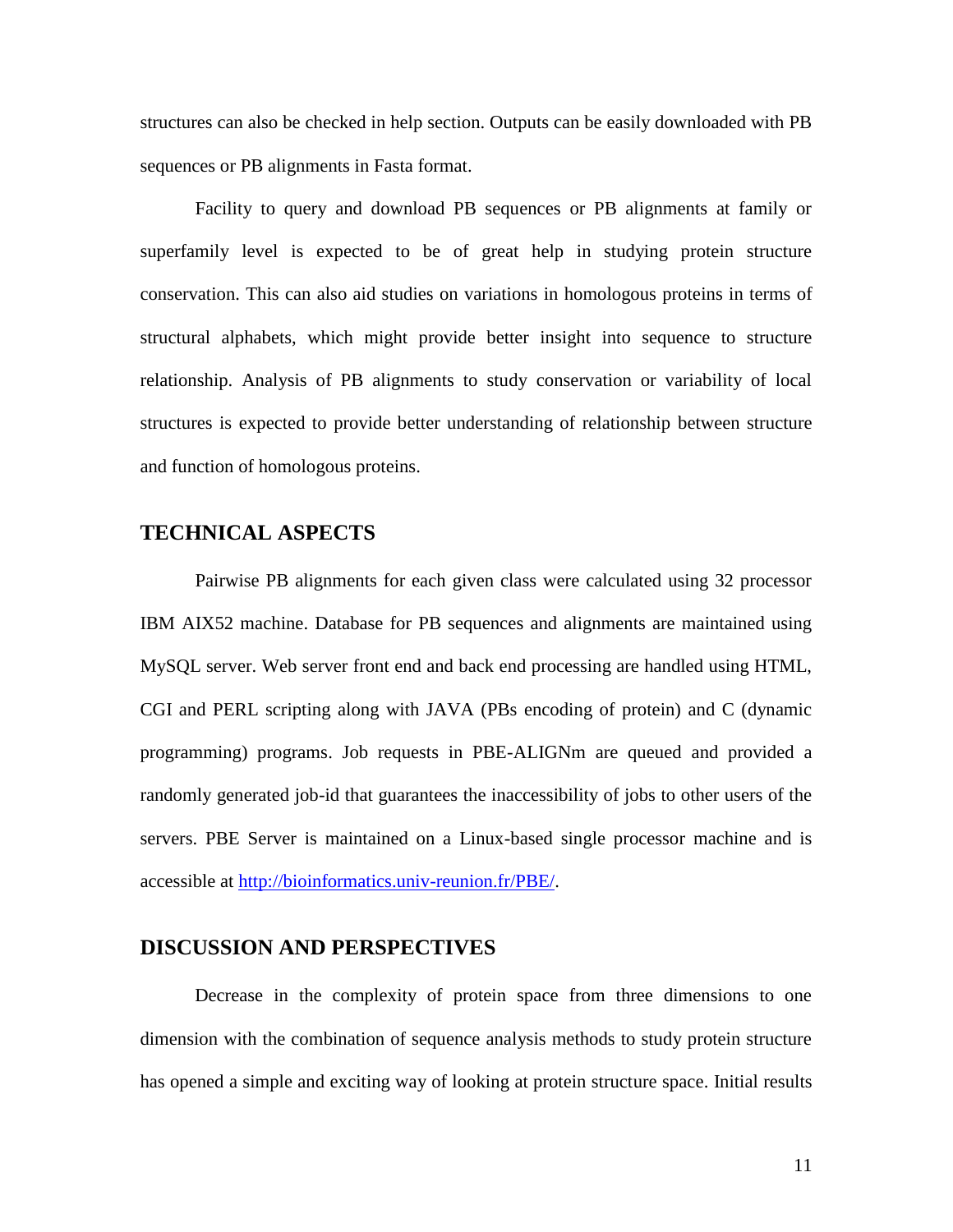of mining similar fold structures in databases and finding local structural similarities between proteins has been a promising start though far from exploiting full potential of such methodology. Low confusion rate across various SCOP classes and high efficiency rate to mine similar fold protein from large database based on naïve scoring scheme indicates that PB alignment method is efficient enough to discriminate between different topologies despite lack of topological information,. This success can be attributed to both, efficiency of PBs to represent local structural properties in more refined form compared to simple SSE representation and quality of substitution matrix. Sequence of PBs between regular SSEs and their alignment or misalignment might be playing important role in discriminating true from false.

Pairwise comparison of proteins using PBE-ALIGNc performed decently when compared to standard methods like DALI and this was further been validated on a largescale basis here (7195x7195 pairwise alignments). Structure alignment using PBs has also shown its efficiency to locate subtle similarities at local level and to very efficiently mine for local structural similarities from large structural databases. Still some finetuning e.g. gap penalty optimization, is required to obtain better results at the level of residue-residue alignment. Though, PB alignment is expected to be very advantageous in cases of distantly related proteins where residue-residue alignment is difficult to obtain..

Further, selection of more robust DP algorithm, calculation of statistical significance of alignment, confidence index for an alignment are few of the areas where we have to look into. Future work will also include analysis of the method to extract similar proteins at level of family and super family. Usage of class specific PB substitution matrix to mine similar folds will be of active interest.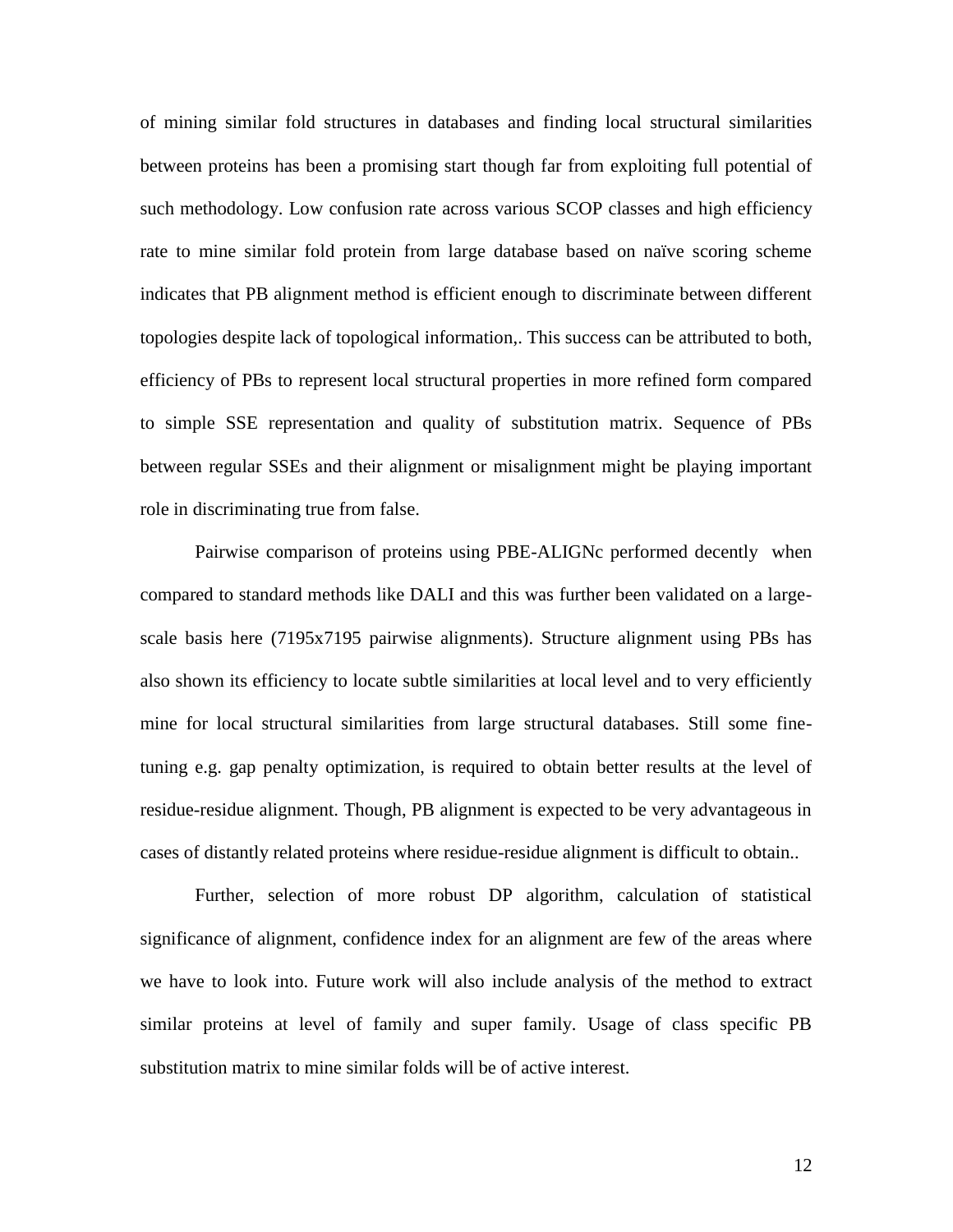Finally, because prediction of protein backbone in terms of PB sequences is possible from amino acid sequence (14), this work opens up interesting perspectives for large scale structural annotation of genomic sequences.

### **ACKNOWLEDGEMENT**

We would thank all the colleagues both within the group and outside who gave useful feedback during the testing phase of this web server. We would like to thank informatics department for their support during the access of super computer facility. This work has been supported by a PhD grant to MT from Conseil Régional de La Réunion. NS is a senior fellow of the Wellcome Trust, London and is a visiting professor to the Reunion University. We thank anonymous reviewers for fruitful comments.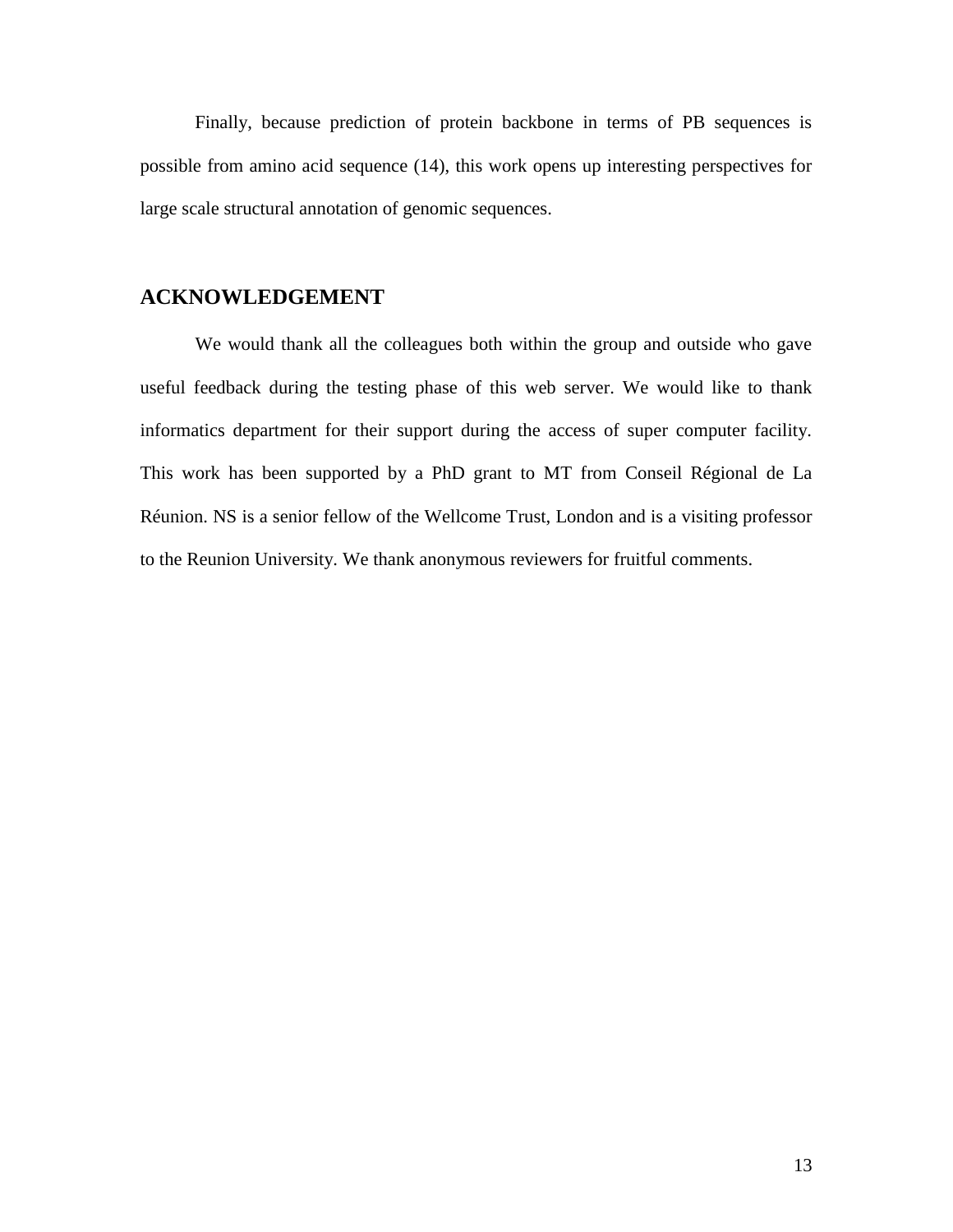### **REFERENCES**

- 1. Gibrat, J.F., Madej, T. and Bryant, S.H. (1996) Surprising similarities in structure comparison. *Curr Opin Struct Biol*, **6,** 377-385.
- 2. Singh, A.P. and Brutlag, D.L. (1997) Hierarchical protein structure superposition using both secondary structure and atomic representations. *Proc Int Conf Intell Syst Mol Biol*, **5,** 284-293.
- 3. Lu, G. (2000) TOP: a new method for protein structure comparisons and similarity searches. *J Appl Crystallogr*, **33,** 176–183.
- 4. Jung, J. and Lee, B. (2000) Protein structure alignment using environmental profiles. *Protein Eng*, **13,** 535-543.
- 5. Holm, L. and Sander, C. (1993) Protein structure comparison by alignment of distance matrices. *J Mol Biol*, **233,** 123-138.
- 6. Jones, T.A. and Thirup, S. (1986) Using known substructures in protein model building and crystallography. *Embo J*, **5,** 819-822.
- 7. Unger, R., Harel, D., Wherland, S. and Sussman, J.L. (1989) A 3D building blocks approach to analyzing and predicting structure of proteins. *Proteins*, **5,** 355-373.
- 8. Levitt, M. (1992) Accurate modeling of protein conformation by automatic segment matching. *J Mol Biol*, **226,** 507-533.
- 9. Unger, R. and Sussman, J.L. (1993) The importance of short structural motifs in protein structure analysis. *J Comput Aided Mol Des*, **7,** 457-472.
- 10. Bystroff, C. and Baker, D. (1998) Prediction of local structure in proteins using a library of sequence-structure motifs. *J Mol Biol*, **281,** 565-577.
- 11. Park, B.H. and Levitt, M. (1995) The complexity and accuracy of discrete state models of protein structure. *J Mol Biol*, **249,** 493-507.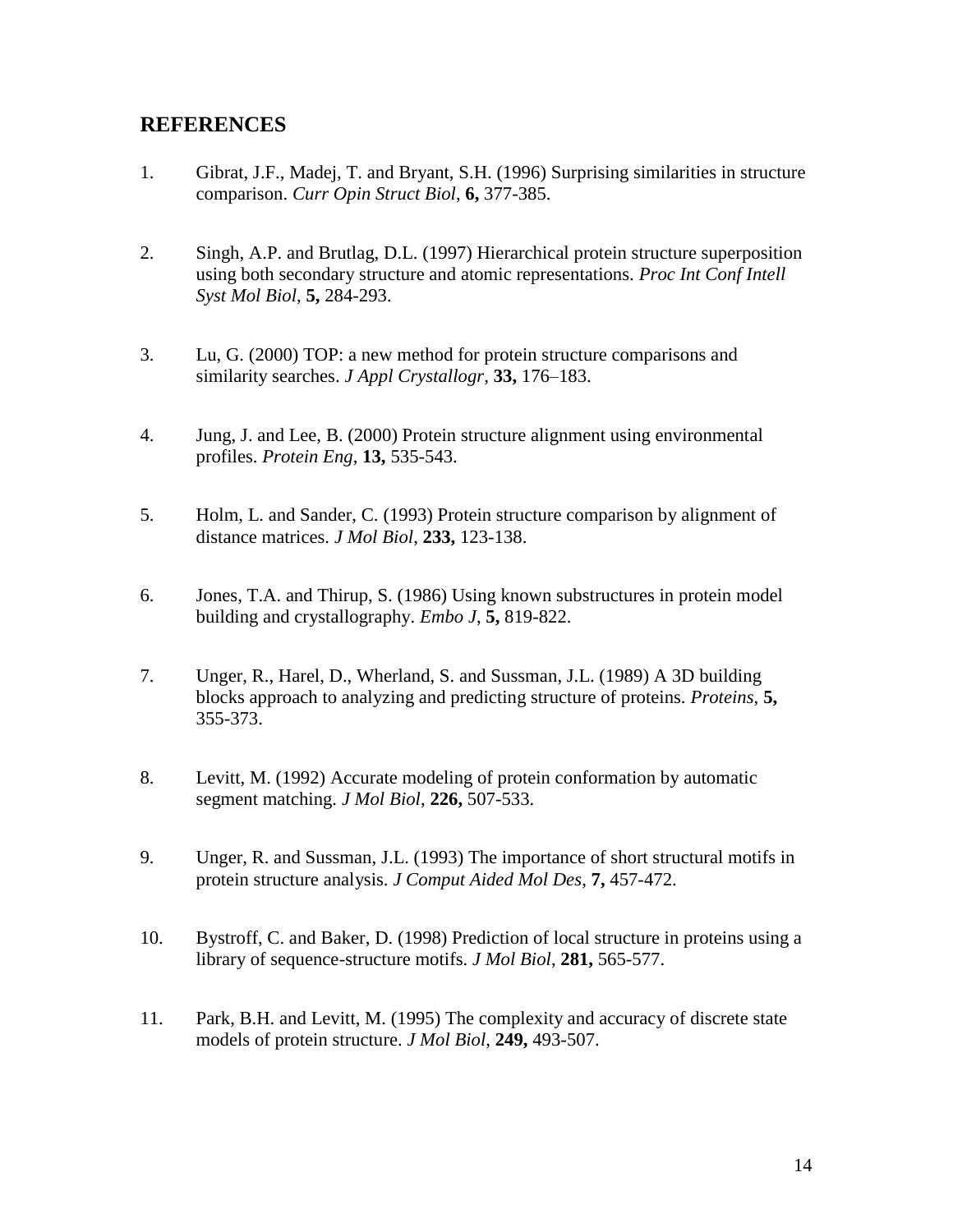- 12. Kolodny, R., Koehl, P., Guibas, L. and Levitt, M. (2002) Small libraries of protein fragments model native protein structures accurately. *J Mol Biol*, **323,** 297-307.
- 13. Fourrier, L., Benros, C. and de Brevern, A.G. (2004) Use of a structural alphabet for analysis of short loops connecting repetitive structures. *BMC Bioinformatics*, **5,** 58.
- 14. de Brevern, A.G., Etchebest, C. and Hazout, S. (2000) Bayesian probabilistic approach for predicting backbone structures in terms of protein blocks. *Proteins*, **41,** 271-287.
- 15. de Brevern, A.G. (2005) New assessment of a structural alphabet. *In Silico Biology*, **5,** 26.
- 16. Needleman, S.B. and Wunsch, C.D. (1970) A general method applicable to the search for similarities in the amino acid sequence of two proteins. *J Mol Biol*, **48,** 443-453.
- 17. Smith, T.F. and Waterman, M.S. (1981) Identification of common molecular subsequences. *J Mol Biol*, **147,** 195-197.
- 18. Guyon, F., Camproux, A.C., Hochez, J. and Tuffery, P. (2004) SA-Search: a web tool for protein structure mining based on a Structural Alphabet. *Nucleic Acids Res*, **32,** W545-548.
- 19. Balaji, S., Sujatha, S., Kumar, S.S. and Srinivasan, N. (2001) PALI-a database of Phylogeny and ALIgnment of homologous protein structures. *Nucleic Acids Res*, **29,** 61-65.
- 20. Gowri, V.S., Pandit, S.B., Karthik, P.S., Srinivasan, N. and Balaji, S. (2003) Integration of related sequences with protein three-dimensional structural families in an updated version of PALI database. *Nucleic Acids Res*, **31,** 486-488.
- 21. Schuchhardt, J., Schneider, G., Reichelt, J., Schomburg, D. and Wrede, P. (1996) Local structural motifs of protein backbones are classified by self-organizing neural networks. *Protein Eng*, **9,** 833-842.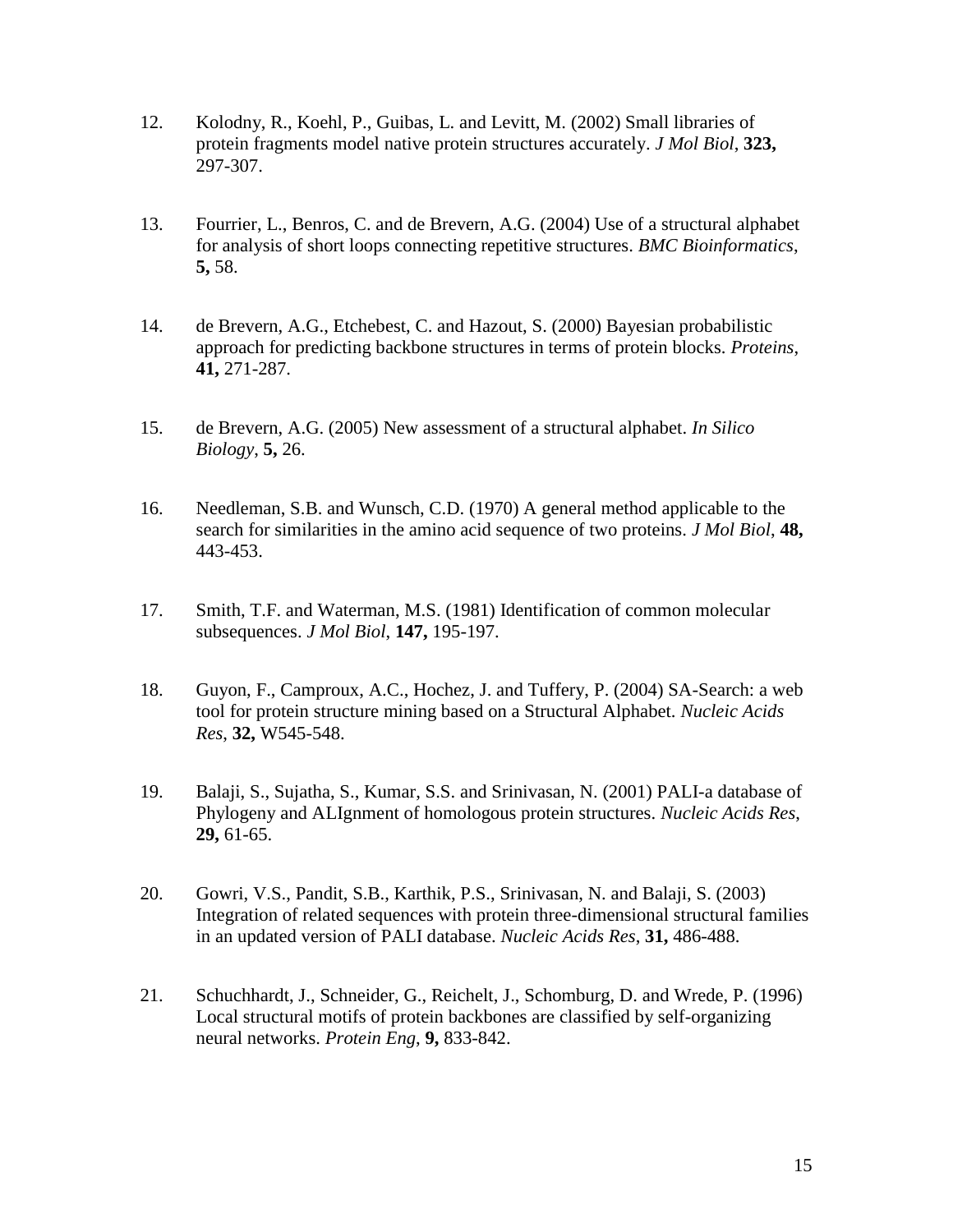- 22. de Brevern, A.G., Valadie, H., Hazout, S. and Etchebest, C. (2002) Extension of a local backbone description using a structural alphabet: a new approach to the sequence-structure relationship. *Protein Sci*, **11,** 2871-2886.
- 23. Etchebest, C., Benros, C., Hazout, S. and de Brevern, A.G. (2005) A structural alphabet for local protein structures: improved prediction methods. *Proteins*, **59,** 810-827.
- 24. de Brevern, A.G., Wong, H., Tournamille, C., Colin, Y., Le Van Kim, C. and Etchebest, C. (2005) A structural model of a seven-transmembrane helix receptor: the Duffy antigen/receptor for chemokine (DARC). *Biochim Biophys Acta*, **1724,** 288-306.
- 25. Russell, R.B. and Barton, G.J. (1994) Structural features can be unconserved in proteins with similar folds. An analysis of side-chain to side-chain contacts secondary structure and accessibility. *J Mol Biol*, **244,** 332-350.
- 26. McLachlan, A.D. (1982) Rapid Comparison of Protein Structres. *Acta Cryst*, **A38,** 871-873.
- 27. Lo Conte, L., Ailey, B., Hubbard, T.J., Brenner, S.E., Murzin, A.G. and Chothia, C. (2000) SCOP: a structural classification of proteins database. *Nucleic Acids Res*, **28,** 257-259.
- 28. Brenner, S.E., Koehl, P. and Levitt, M. (2000) The ASTRAL compendium for protein structure and sequence analysis. *Nucleic Acids Res*, **28,** 254-256.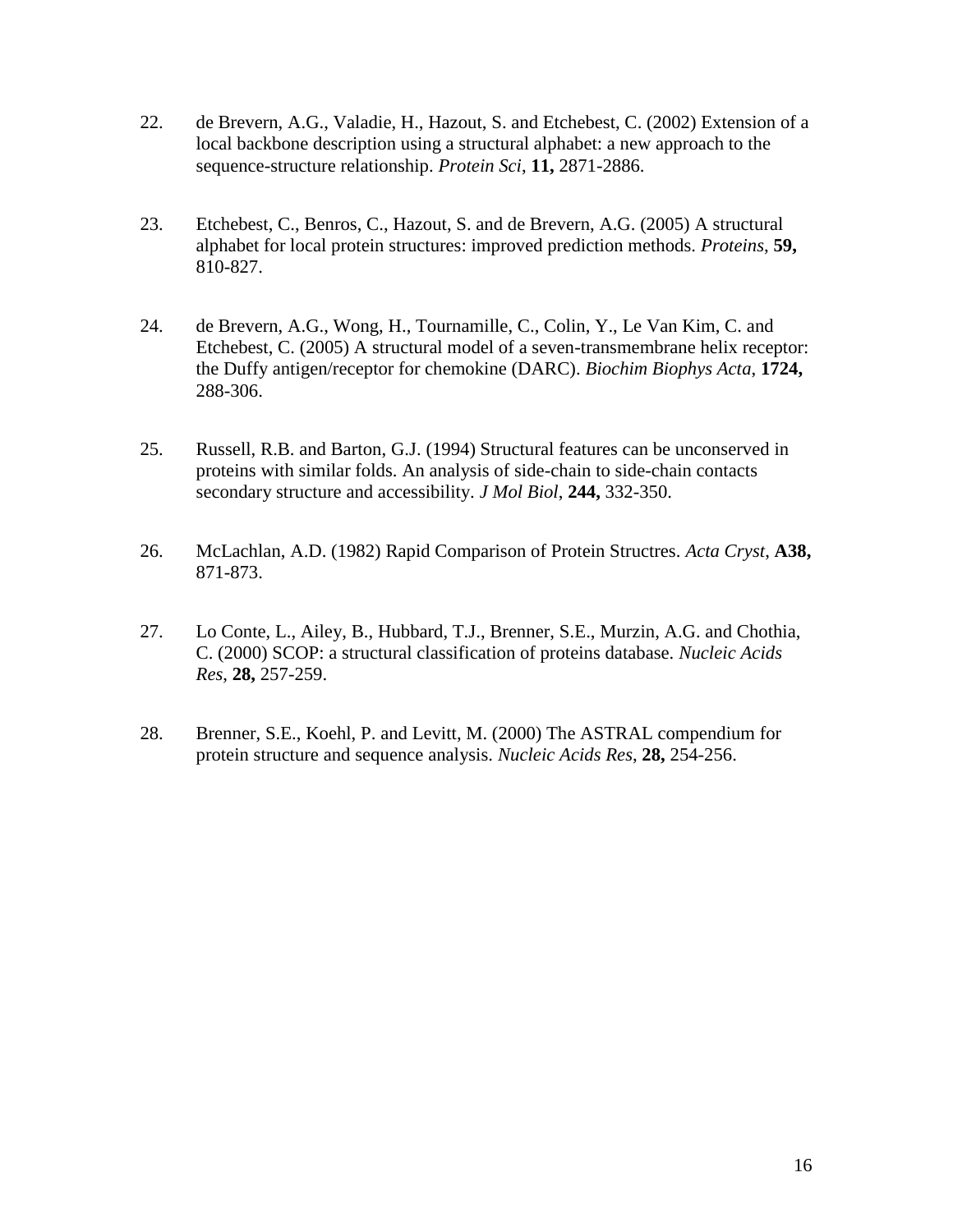### **FIGURES**



**Figure 1**. Mining SCOP for similar structures using PB alignment. Distribution of number of hits in top 10 ranking alignments. If a given query and extracted alignment have same FOLD, a hit is counted at that position.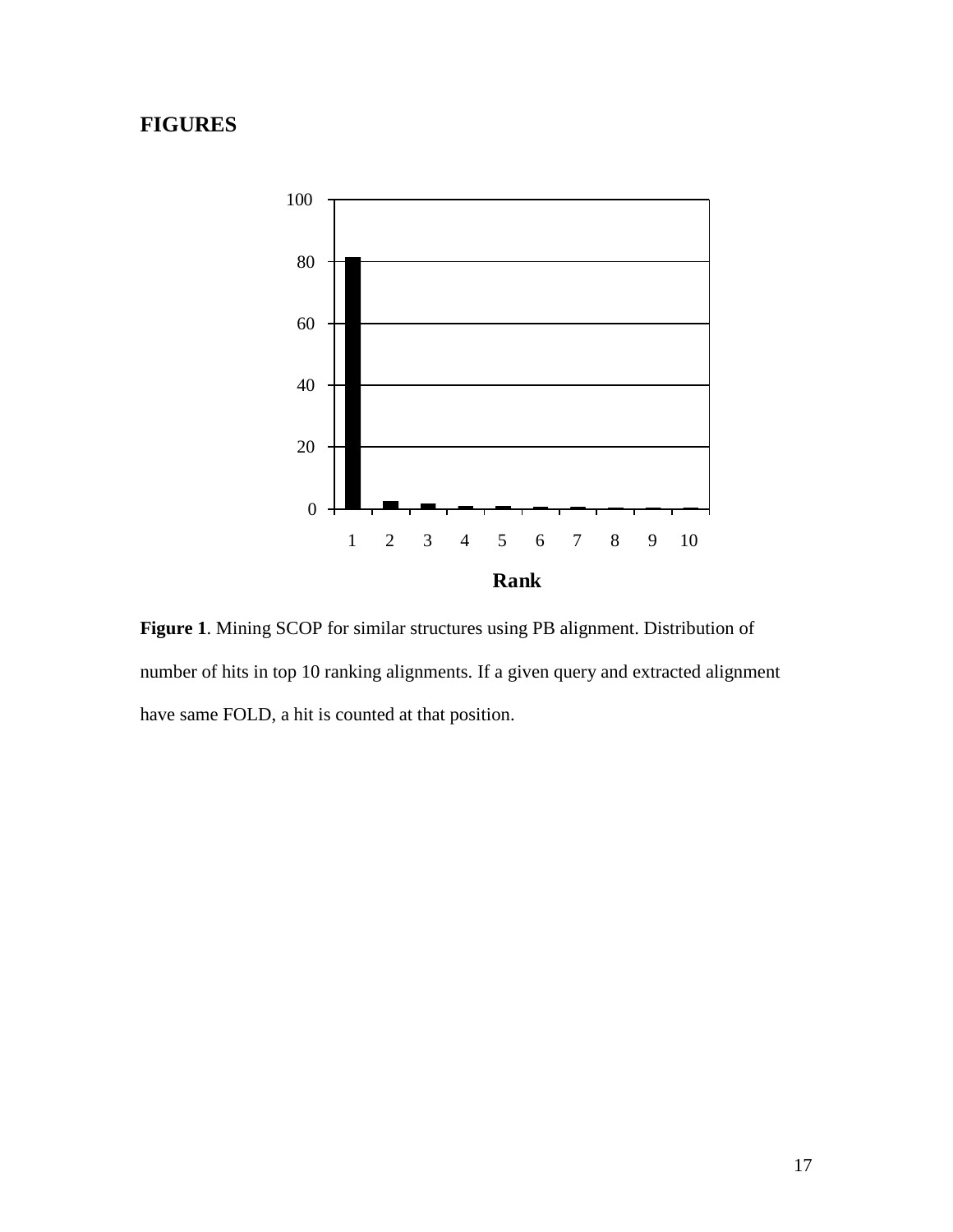### **TABLES**

**Table 1.** Mining SCOP for similar structures using PB alignment. Confusion matrix between true (vertical) and predicted (horizontal) SCOP classes.

| True class vs<br>hit class | <b>ALPHA</b>      | <b>BETA</b>       | ALPHABETA APLUSB  |                   |                  | MULTIDOM MEMBRANE SMALL |                   | Total |
|----------------------------|-------------------|-------------------|-------------------|-------------------|------------------|-------------------------|-------------------|-------|
| <b>ALPHA</b>               | 245<br>$(88.1\%)$ |                   | 12                | 9                 |                  | 5                       | 5                 | 278   |
| <b>BETA</b>                | $\overline{2}$    | 404<br>$(94.4\%)$ | 5                 | 10                | $\overline{0}$   | -1                      | 6                 | 428   |
| <b>ALPHABETA</b>           | 3                 | 5                 | 255<br>$(89.5\%)$ | 18                | 3                | $\Omega$                | 1                 | 285   |
| <b>APLUSB</b>              | 16                | 23                | 27                | 240<br>$(76.2\%)$ | $\overline{0}$   |                         | 8                 | 315   |
| <b>MULTIDOM</b>            | $\mathbf{0}$      | $\mathbf{0}$      | 5                 | $\overline{2}$    | 11<br>$(61.1\%)$ | $\overline{0}$          | $\boldsymbol{0}$  | 18    |
| <b>MEMBRANE</b>            | 10                | 5                 | $\Omega$          | 1                 |                  | 12<br>$(41.3\%)$        | $\overline{0}$    | 29    |
| <b>SMALL</b>               | $\overline{2}$    | 15                | $\mathbf{0}$      | 8                 | $\boldsymbol{0}$ | $\boldsymbol{0}$        | 122<br>$(84.7\%)$ | 144   |
|                            |                   |                   |                   |                   |                  |                         |                   | 1500  |